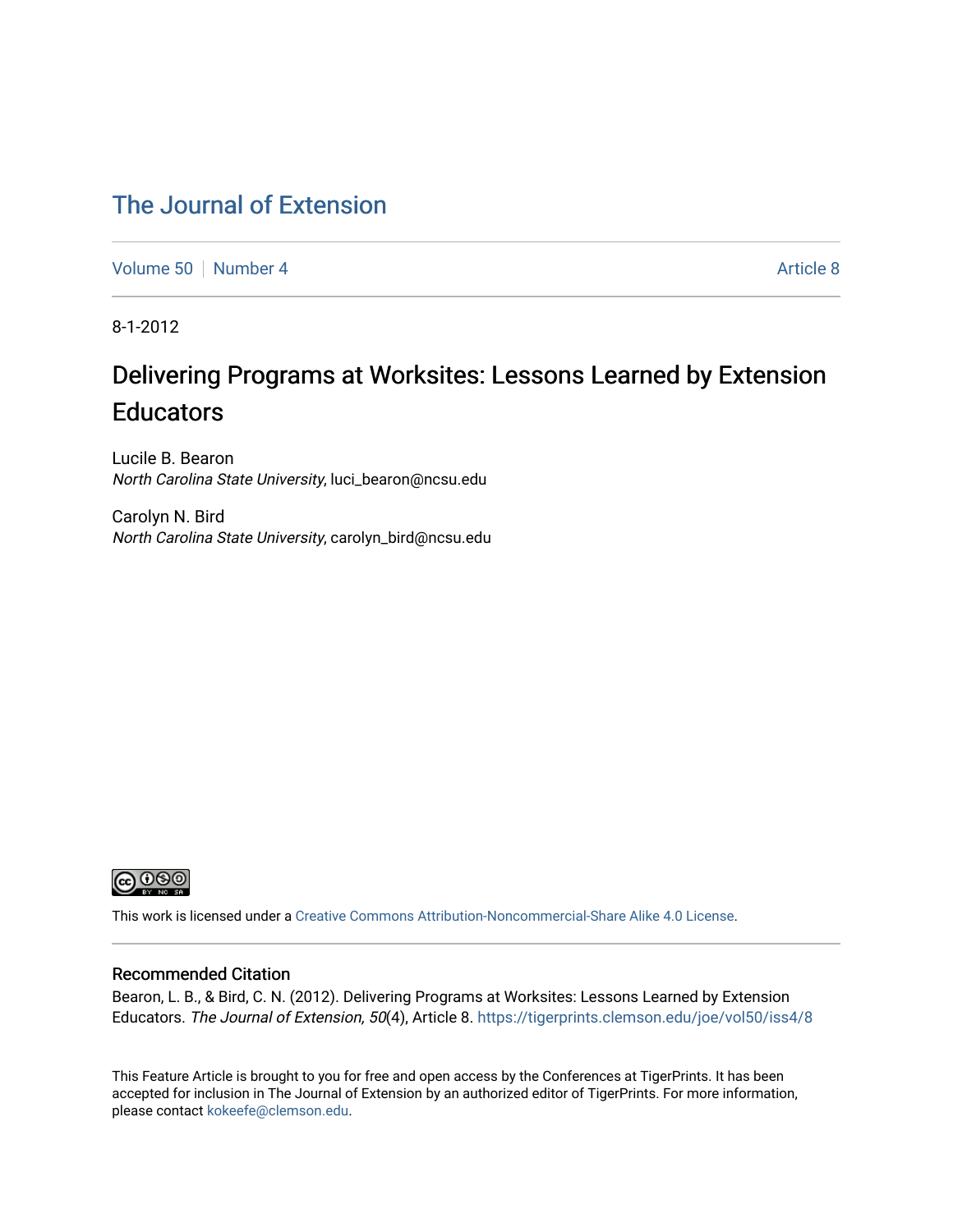

**August 2012 Volume 50 Number 4 Number 4 FEA7**

[Return to Current](http://www.joe.org/joe/2012august/) **[Issue](http://www.joe.org/joe/2012august/)** 

## **Delivering Programs at Worksites: Lessons Learned by Extension Educators**

#### **Lucille B. Bearon**

Associate Professor and Extension Specialist [luci\\_bearon@ncsu.edu](mailto:luci_bearon@ncsu.edu)

**Carolyn L. Bird** Assistant Professor and Extension Specialist [carolyn\\_bird@ncsu.edu](mailto:carolyn_bird@ncsu.edu)

North Carolina Cooperative Extension North Carolina State University Raleigh, North Carolina

*Abstract: Worksite education has expanded to include informal education about self-help/family topics. Extension educators need information about how to access employee audiences and deliver programs in work settings. In a survey of NC Cooperative Extension Family and Consumer Sciences agents, 54 shared experiences and strategies for gaining the interest of employers, preparing for contingencies, and handling sensitive topics. Recommendations include identifying a key contact, previewing curricula with decision-makers, planning for variable audience size, and creating a climate of confidentiality and support. Taken collectively, these recommendations will assist Extension educators develop advance plans for worksite programming.*

## **Introduction**

The workplace has long been the primary location for training employees in work skills. In recent years, as the line has blurred between work and family roles, the workplace has also become a setting for informal education about self-help and family topics. Employers recognize that helping employees address personal/family problems can improve their productivity at work (Gainey & Klass, 2005). Worksites may therefore be a prime context for Extension professionals seeking new audiences, especially in Family and Consumer Sciences. This article describes a study to gather information and wisdom from experienced North Carolina Extension Family and Consumer Sciences educators to assist others in the delivery of workplace programs.

## **Problem Statement/Review of the Literature**

Many employers recognize the value of providing informal learning opportunities onsite through their Human Resources departments, Employee Assistance Programs, lunch 'n learns, or online workshops, using in-house instructors or, increasingly, professionals external to the company (Gainey & Klass, 2005). The literature contains much evidence that such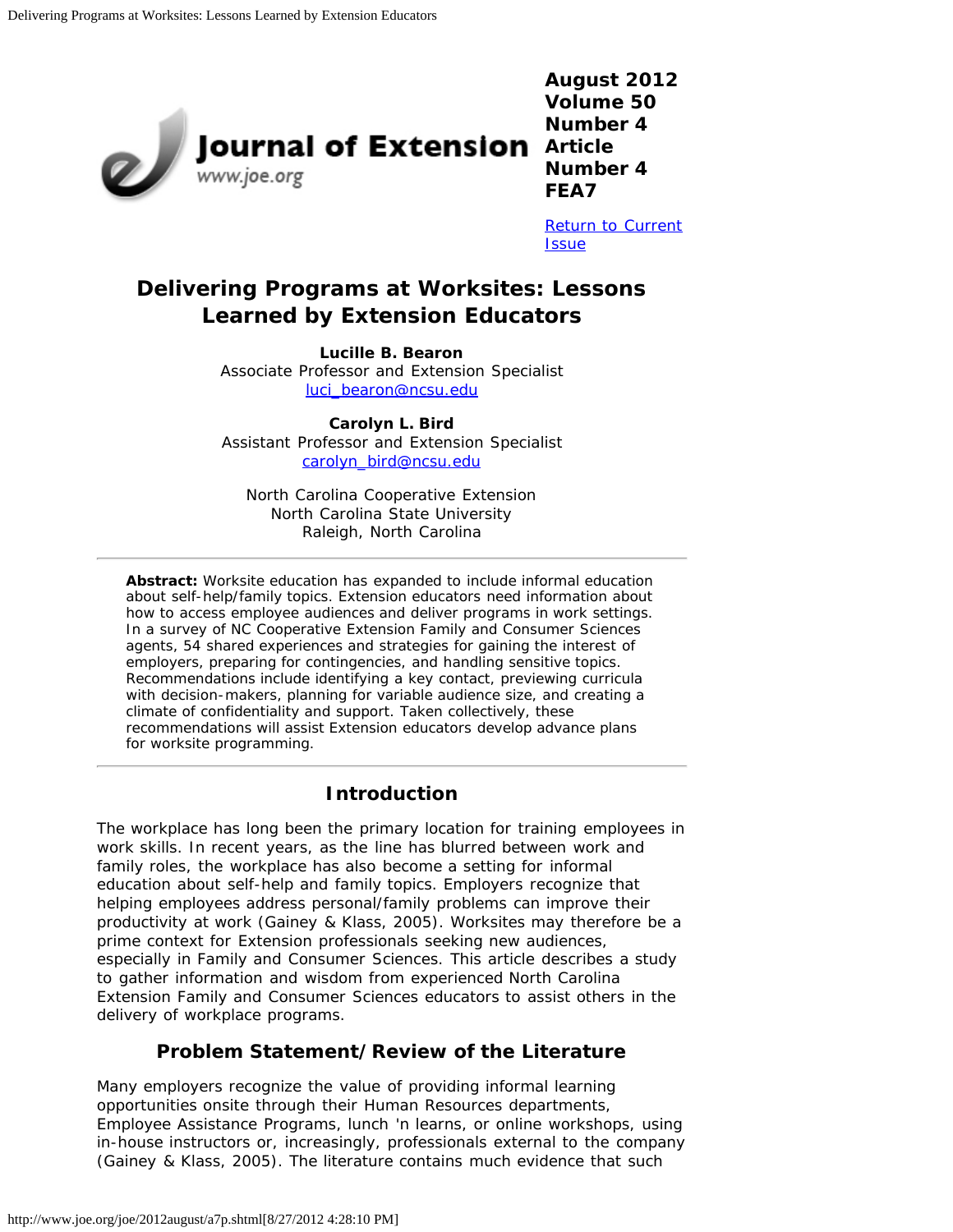programs improve health and well-being, morale, and loyalty, often resulting in increased productivity and profits (Rapoport, Bailyn, Fletcher, & Pruitt, 2001). Educational offerings are seen as benefits supporting a "family-friendly culture" or "work/life harmony" (McMillan, Morris, & Atchley, 2010) and are criteria used in rankings of "best places to work," for example, <http://www.bestplacestowork.org/BPTW/rankings/>

Although much has been written about worksite education in the field of human resources (Rainbird, 2000), we could find little that addresses the challenges external educators encounter in gaining access and conducting short-term workshops in the workplace. Searches of the *Journal of Extension* and *The Forum for Family and Consumer Issues* and additional Internet and library databases yielded a small set of articles about Extension involvement in workplace programs, primarily on wellness topics (Hongu, Block, Sanchez, Day, & Harris, 2010; Greenwald & Edwards, 2010). Unfortunately, these reports say little about accessing employee audiences, relationship building with employers, or program customization for varied work settings and topics. To address this gap, we designed a statewide survey to learn the extent to which North Carolina's Family and Consumer Sciences (FCS) agents participate in worksite instruction, details about their experiences, lessons learned, and tips about teaching employees at work.

## **Study Objectives and Design**

Study objectives were to determine (1) characteristics of worksite programs delivered; (2) methods used to get permission to conduct workshops, recruit participants, present sessions and evaluate programs; (3) challenges faced in doing worksite programs; and (4) practical advice for delivering successful workplace programs, including programs on sensitive family issues such as caregiving. The survey had 20 questions, with 13 closed-ended items and seven open-ended items. The instrument was approved by the NC State University Institutional Review Board.

Potential subjects included all FCS agents (N=117) employed by NC Cooperative Extension at the time of the survey and all were sampled. An invitational email was sent via the listserv to complete an anonymous online survey about their experiences conducting educational programs for employees in workplaces. Respondents were asked to consider their "experiences conducting educational programs (on any subject matter) for employees in work settings." The survey was posted for one month during which the population received four reminder messages.

## **Results/Discussion**

Fifty-nine (59) FCS agents responded to the survey. Five respondents without worksite training experience were removed from the database, leaving an N of 54. The quantitative results are reported as the percentages of respondents answering a particular question. The qualitative data are reported as themes and are headings in this article. Eighteen quotes from 12 respondents have been inserted to punctuate or add to the discussion of thematic content.

Workshops offered by individual agents ranged in number from 1-5 (22% of respondents) to "more than 15" (48%). Given a list and asked to check all that apply, respondents reported delivering programs at:

- Government agencies (80% of respondents)
- Educational institutions (65%)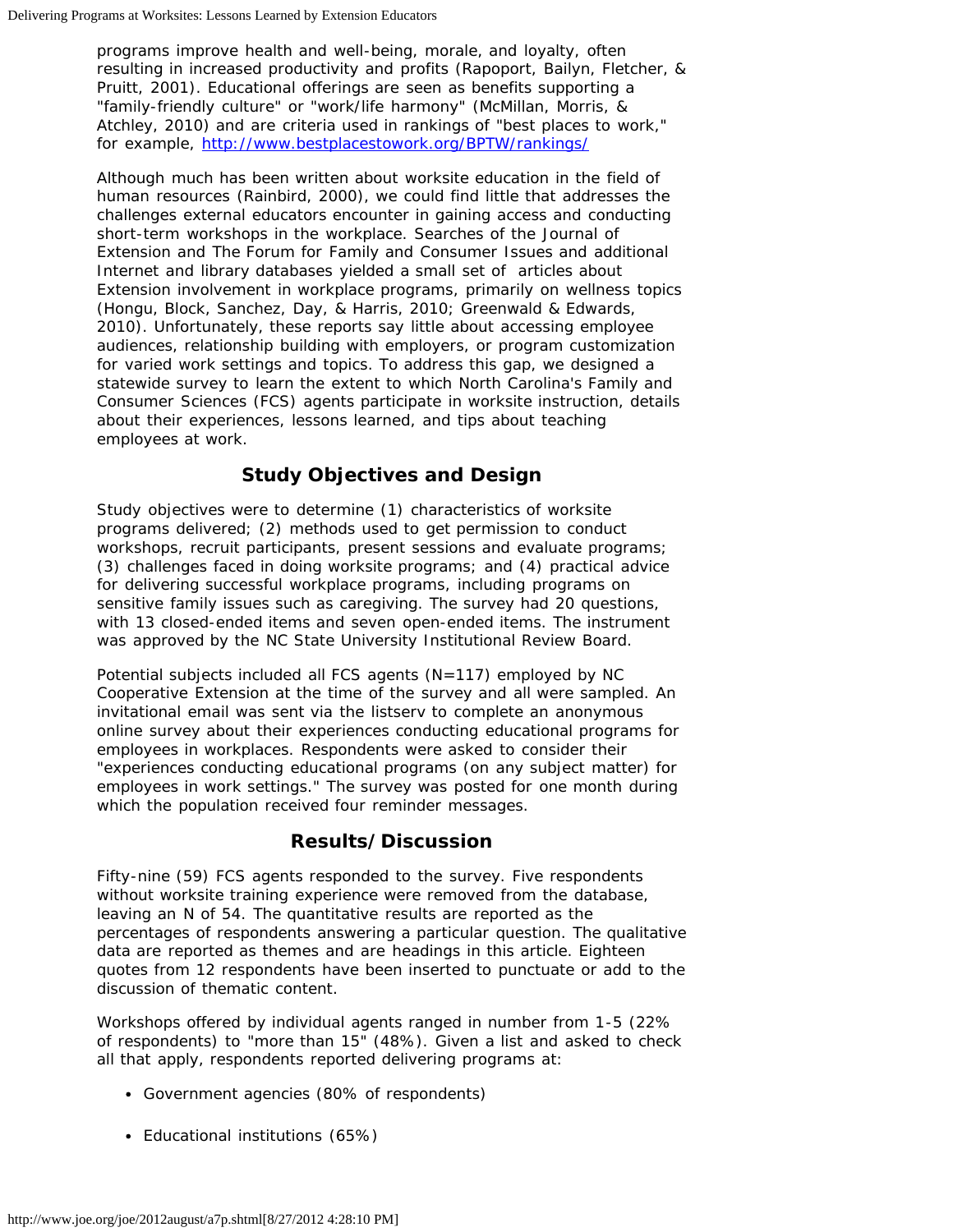Delivering Programs at Worksites: Lessons Learned by Extension Educators

- Manufacturing plants (56%)
- Health care facilities (50%)
- Non-profits (37%)
- Service industries (24%)
- Retail establishments (6%).

Unique mentions were a utility company, fitness center, senior center, department of social services, county employee wellness session, motorsports industry, and an insurance company.

Most respondents (87%) reported conducting multiple session programs or an equal mix of multiple- and single-session programs. Three-quarters of the respondents reported that the average size of their worksite classes was 11-20 employees. Most respondents (87%) reported that their classes averaged 31-60 minutes. Using a checklist of FCS program areas and asked to check all that apply, respondents reported workplace programming topics of:

- Health (85%),
- Foods and Nutrition (77%),
- Family Resource Management (50%),
- Human Development (37%),
- Housing (20%).

#### **Access and Recruitment: Challenges and Strategies**

One of the study's main objectives was to discern how agents became involved in worksite programming and the challenges and successful strategies they used to gain access to employees. Most (83%) reported that some or most programs were employer-initiated.

In choosing any or all of six challenges they faced in gaining permission to conduct programs, 76% percent agreed that "scheduling educational programming during work hours is difficult." Fewer reported:

- Appropriate contact person was hard to identify/reach (30%)
- Employer required complete review of program materials before granting permission (16%)
- Employer did not see a need among employees for specific program (11%)
- No challenges (19%).

Respondents were asked "How important is knowing someone in the company for gaining permission to do worksite programs?" The answers ranged from crucial (56%) to not necessary (16%).

Asked to list strategies effective in gaining permission to deliver programs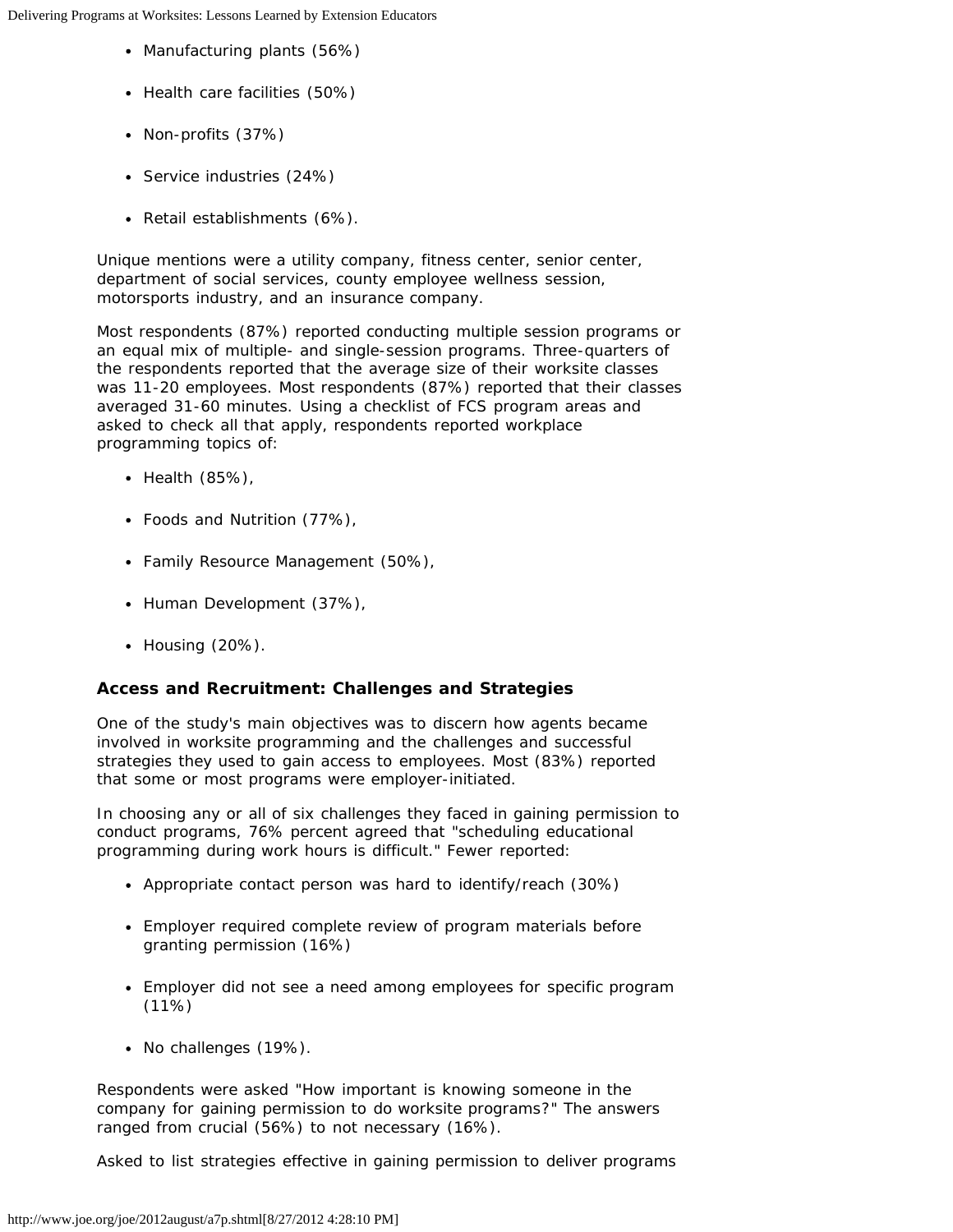at worksites, 39 provided longer responses. Two major themes emerged: starting at the management level and tailoring programs to the organization.

#### **Starting with Management**

The majority of respondents (51%) said it was important to identify, communicate with, and meet with a key contact in the company to gain permission to offer programs. Effective strategies included talking with an upper manager or administrator to explain the program because "there needs to be a point person with the authority to make it happen." One focus of this early meeting is to communicate the benefits the program will bring to both the company and its employees in order to get buy-in from management. Educators need to listen for any concerns that the training will disrupt daily operations and should address these concerns as early as possible.

Reaching upper-level decision-makers can take some time. This is reflected in the advice to "Start planning long before you want to offer the class—it takes a while to get the wheels in motion." Perseverance was emphasized: follow up with the decision maker "like a dog with a bone, not letting it slip with the other duties" and if rebuffed "try again and again year after year."

Agents recommended that educators "be extremely organized" and "have all program materials in a packet for review at the initial meeting." The initial meeting is also the time to discuss what would help you succeed with the program, including internal marketing and audience incentives for attending. Once permission to deliver the program is obtained, expect to work with other company contacts for program implementation.

In some cases, agents recommended alternative routes to access by working through individuals in gate-keeping positions. Strategies included "starting with the switchboard operator or administrative secretary to determine the name of the appropriate contact person," or "talking directly with admin person or designated committee." Another suggestion was to go through someone you might already know to connect you to a contact person. Agents are typically integrated within their community, and some were able to increase company interest and employee interest by promoting the program at health fairs and church events.

#### **Tailoring Programs to the Organization**

Regardless of the point of entry, communicating the value of the program for the company and its employees—and tailoring it to the company's workforce cannot be over-emphasized. In an era when so much is done electronically, the advice was to meet in person: "Show curriculum materials to be used. Give contact person(s) documents that lists goals/objectives of program." Sharing the training materials helps to secure the collaboration, because the contact will better understand the nature and purpose of the program.

Entering a worksite means being mindful of the employer's primary business purpose. Each employer's environment is likely to have different priorities and tempos. Our agents offered programs in diverse institutions. These experiences led them to stress flexibility, such as being willing to adapt to the company's schedule, keep within time constraints, and repeat programs for different shifts. Agents noted also that it may be useful to think of the relationship with an employer as building over a long period of time, beginning with a small successful program and then being invited back to add other programs.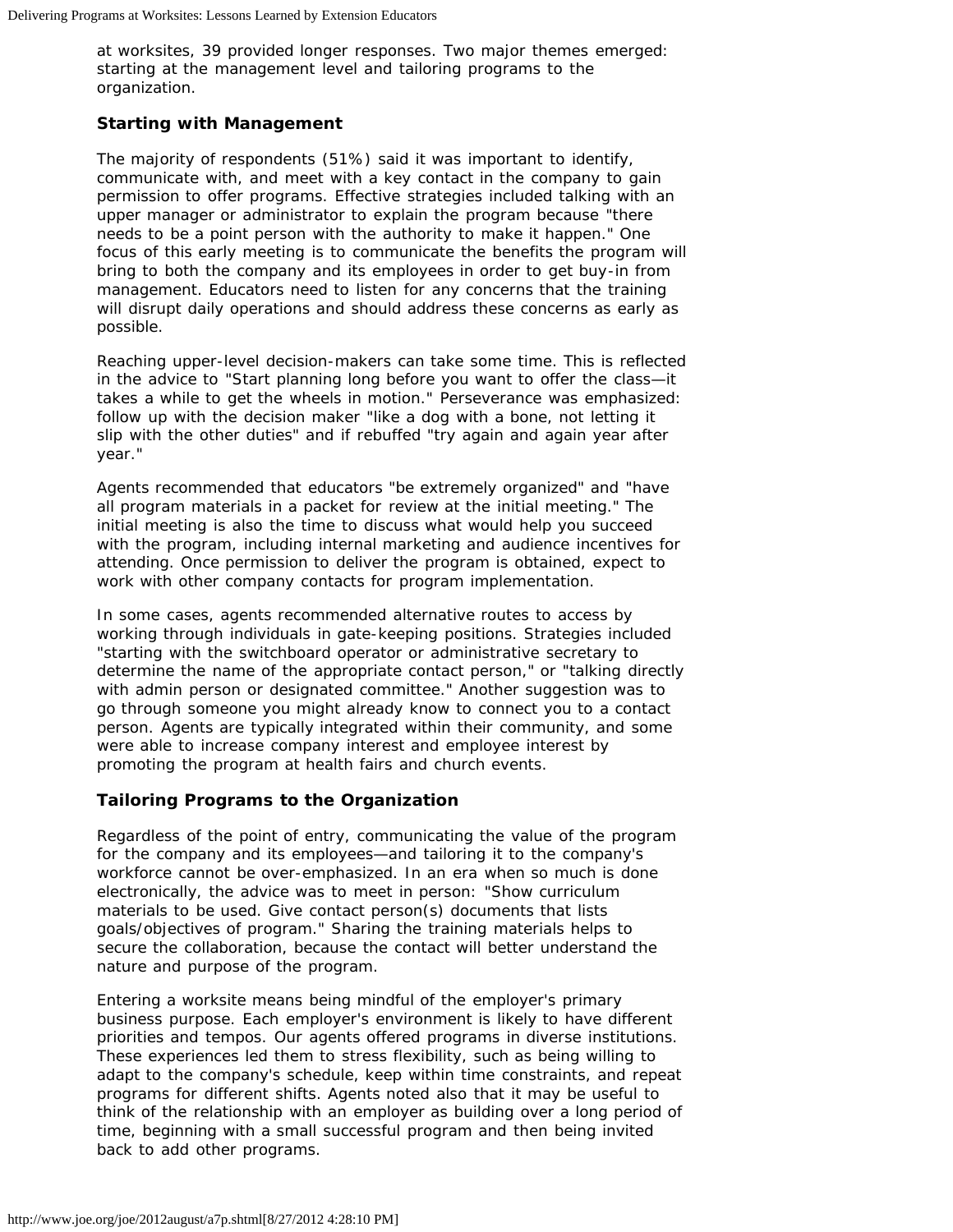### **Recruiting Participants and Conducting Program Sessions: Challenges and Strategies**

When asked to check the methods they had used to get employees to attend programs, the most frequent choice was that they provided publicity materials to the employer to distribute (79%); 73% posted flyers onsite themselves. Other popular methods were advertising outside of the workplace and visiting the workplace to announce the program or providing copy for a company newsletter.

Programs were delivered in a variety of spaces:

- Conference rooms (85%)
- Company classrooms (70%)
- Break rooms (44%).

Programs were also delivered in cafeterias, on factory floors, and at offsite facilities.

Employer-provided amenities included:

- Having management staff introduce the educator (78%),
- Day-of-event assistance (e.g., set-up, distributing or copying materials) (51%)
- Computer with LCD (43%).

Less common were employer-provided technical staff, VCRs, DVD players, flip charts, and markers. Unique employer contributions were food, advertising and registration, an intercom reminder announcement, Spanish translation, and travel expenses. Respondents used their own evaluation tool (91%) or an employer's evaluation form or did not conduct evaluations.

Asked to describe things that had gone wrong or not as planned in a worksite program, the 29 respondents wrote primarily about two challenges: unpredictable attendance and inadequate facilities.

## **Achieving Attendance Goals**

Several agents reported that program attendance was low due to inadequate internal publicity, schedule changes, or work emergencies. A few others reported situations where the audience turned out to be too large for the accommodations. Respondents suggested that educators should inquire about factors that might make for varying attendance and discuss their need to be informed of known schedule conflicts such as mandatory trainings and other special events so that Extension classes would not be scheduled in a competing time slot.

To avoid low attendance, educators may need to persuade employers to build in incentives for workers, in some cases even providing workers paid time to attend classes with high impact:

…sometimes you have to give people incentives just to come. I find that if the company makes the program "mandatory" then of course that helps. Or if the company ties attendance to a "prize" such as extra time off, that helps greatly.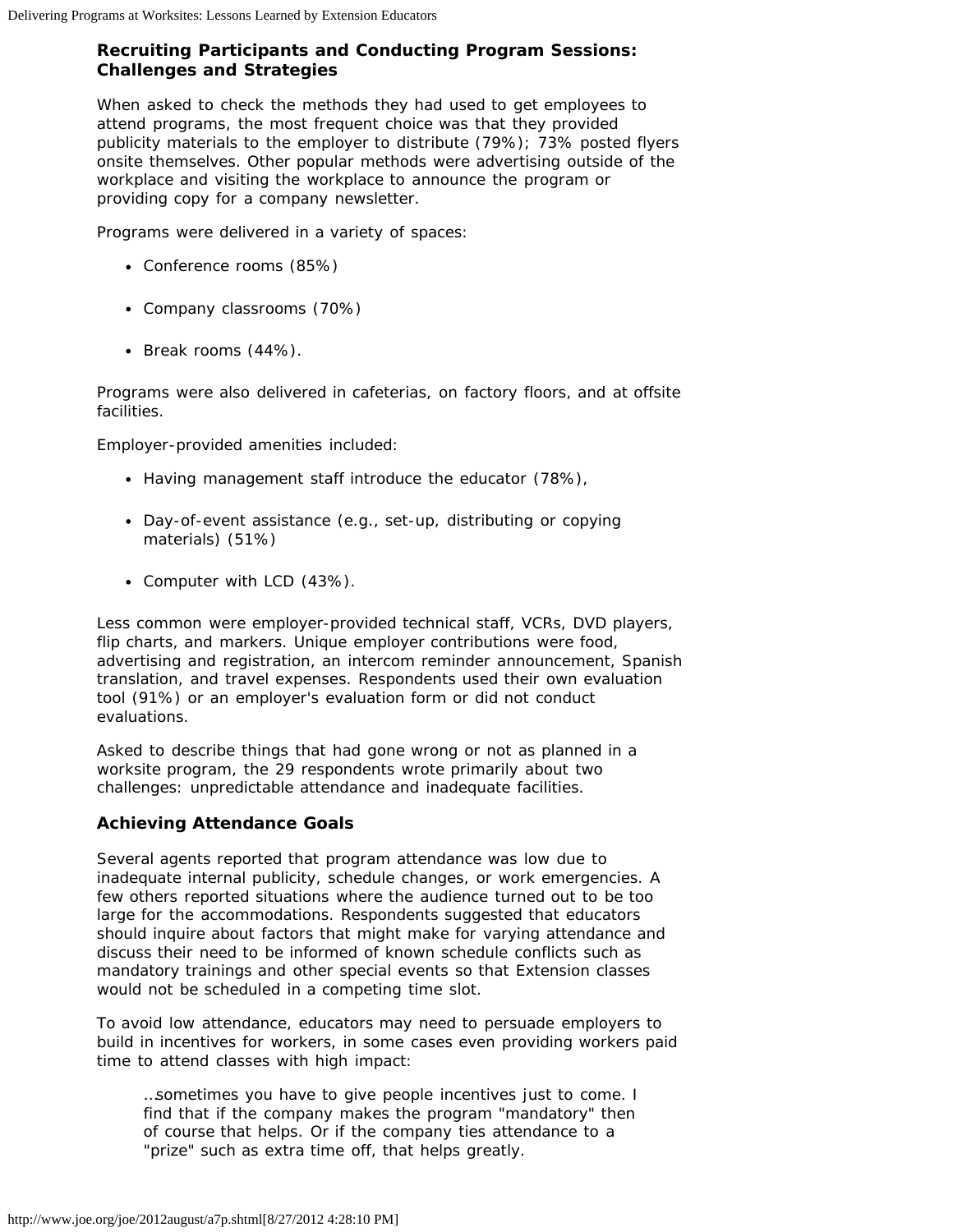Additionally, it may be good to "require more participants than your minimum so that when a few drop out you will still have a good-sized class." Several of our educators wanted to remind others that delivering good programs (practical, engaging, fun) and building a good reputation will help garner good attendance for future programs.

#### **Contingency Planning for Space and Equipment Issues**

Although educators face possible space challenges in any community program, some of the challenges of delivering programs in work settings may be unexpected or unique. Respondents provided an array of stories about inadequate facilities such as noise and distraction from sharing a break room with people engaged in other activities or presenting on a factory floor or cafeteria, no space for set-up for food prep, poor lighting and seating, and technology problems or equipment failures. Respondents cautioned that educators need to anticipate these possibilities, discussing contingencies with their contact from the beginning of the planning process to the day of the event to have back-up plans and equipment that will work in the specific setting.

#### **Addressing Caregiving and Other Sensitive Subjects**

An additional objective of our study was to determine how educators approached the planning and delivery of programs on sensitive topics in the workplace. Caregiving and other family issues can be emotional, personal, and touchy subjects to discuss with co-workers and supervisors. Employers might be reluctant to offer such programs, and employees might feel too vulnerable to attend. They may feel their job could be at risk if they expose information that causes concern about their work performance because of the competing demands of family.

We asked respondents to "advise a colleague" planning a program on caregiving about (1) whom to contact and (2) how to interest employers and employees. The 22 respondents who had delivered caregiving programs recommended many of the same strategies for access, recruitment, achieving attendance goals, and contingency planning as for other workplace programs. However, some felt different approaches might be warranted for programming on work/family issues. On access issues, for example, some said that because caregiving is a wellness, mental health or a safety issue, a preferable contact person might be a "the plant nurse, human resource director, risk management director, or the health and safety coordinator."

Several advised giving to management research-based information on employee challenges as well as "the business case" for addressing caregiver issues. One respondent suggested the following: "Explain how the education will help employees to be more productive at work, more adequately care for family members which may require less time away from work and/or worry about loved one, which distracts from work focus." Also suggested was to find an employee who was a caregiver to "validate the issues and how a worksite program might be structured, how it could be worthwhile for the employer. Invite that person to such a meeting."

Regarding attendance, some cautioned that there could be resistance by employers or employees to attending a caregiving workshop because it addressed mental health issues. One respondent said "Mental health issues are easier to sell if you present it in a context of lowering stress…Come at it from a safety angle." Another suggested that having a nurse attend would add legitimacy to the importance of self-care. One respondent suggested the personnel manager could identify employees needing this program and make contact with them individually to let them know about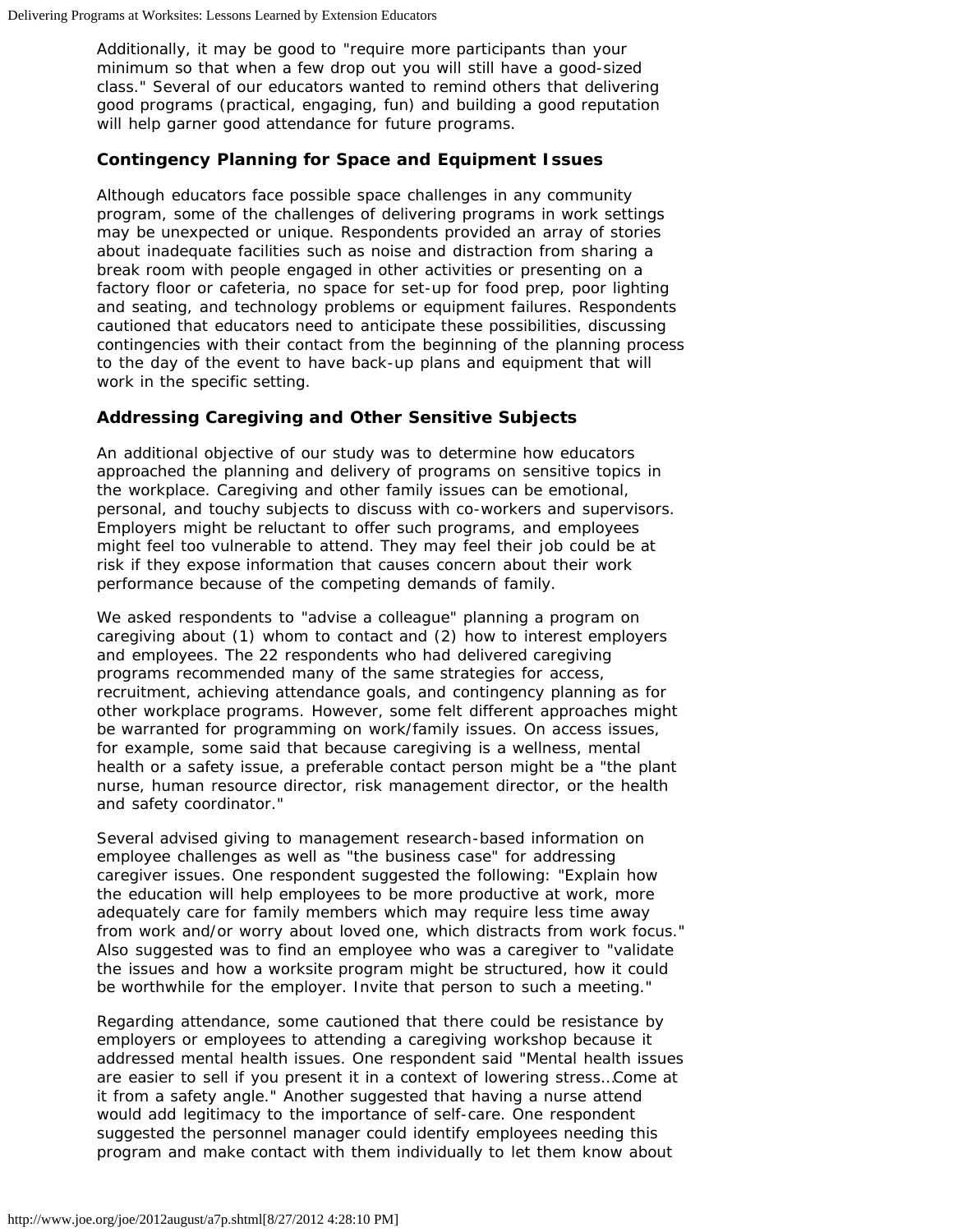the program. Achieving attendance for a caregiver program also requires compelling advertising: "Program flyers need to be attractive, eye-catching and offer real help…not just 'take care of yourself.' Give me some resources and knowledge with which to ease my situation or the people to contact to help me with my situation."

Respondents mentioned having employees set ground rules and commit to confidentiality. Some recommended that the educator minimize group discussion of highly personal issues by offering private discussions before or after the session. Another suggestion was for workers to choose a buddy from the class or a personal friend to contact for help if needed. Several agents suggested bringing information about community resources and following up with handwritten notes and Extension publications, agency brochures, or other relevant materials. Some respondents felt that special arrangements should be made to ensure the comfort of the audience, including requesting that supervisors not attend or holding classes offsite after work hours so issues could be more fully discussed, or referring employees to community-based programs where they are less likely to be among co-workers.

Most respondents, however, saw fewer problems and more potential benefits in doing worksite programs. One said: "It has been my experience that individuals do not share personal information unless they feel comfortable with the group they are with." Another said "Support is given by other participants and it is rewarding to see friendships develop" and "It is good for supervisors to see what family issues are present at home." Additionally, some suggested working closely with the human resource professional at all stages so "additional needs can be addressed and how we might work together to meet those needs." One respondent asserted:

The employees benefit so much more when they feel like their employer cares about their personal life as well as their professional life. The employer's attitude and actions determine the success of any workplace education in my opinion. I am more motivated as an educator and the employees are more motivated to make changes when there is support from the employer.

#### **Conclusions**

The findings of the study reported here provide several strategies for planning and delivering educational programs at worksites under a variety of conditions and contingencies. Many of the solutions can be relevant in other community settings and with other audiences. Nevertheless, the Extension educators recognized that conducting educational programs in a workplace setting requires entering and navigating through a formal institution with a hierarchical structure, complex business priorities, schedules and rules, and embedded values daunting to a newcomer. Taken collectively, their responses reveal a road map of potential avenues to success as well as obstacles and alternate routes.

In summary, recurring themes and recommendations of our experienced FCS agents include the following.

- Recognize the differences between a business environment and other kinds of settings when planning your program.
- Make contacts with someone at the management level to 'buy-in" and authorize your program
- Follow up with a key contact who will work with you from the initial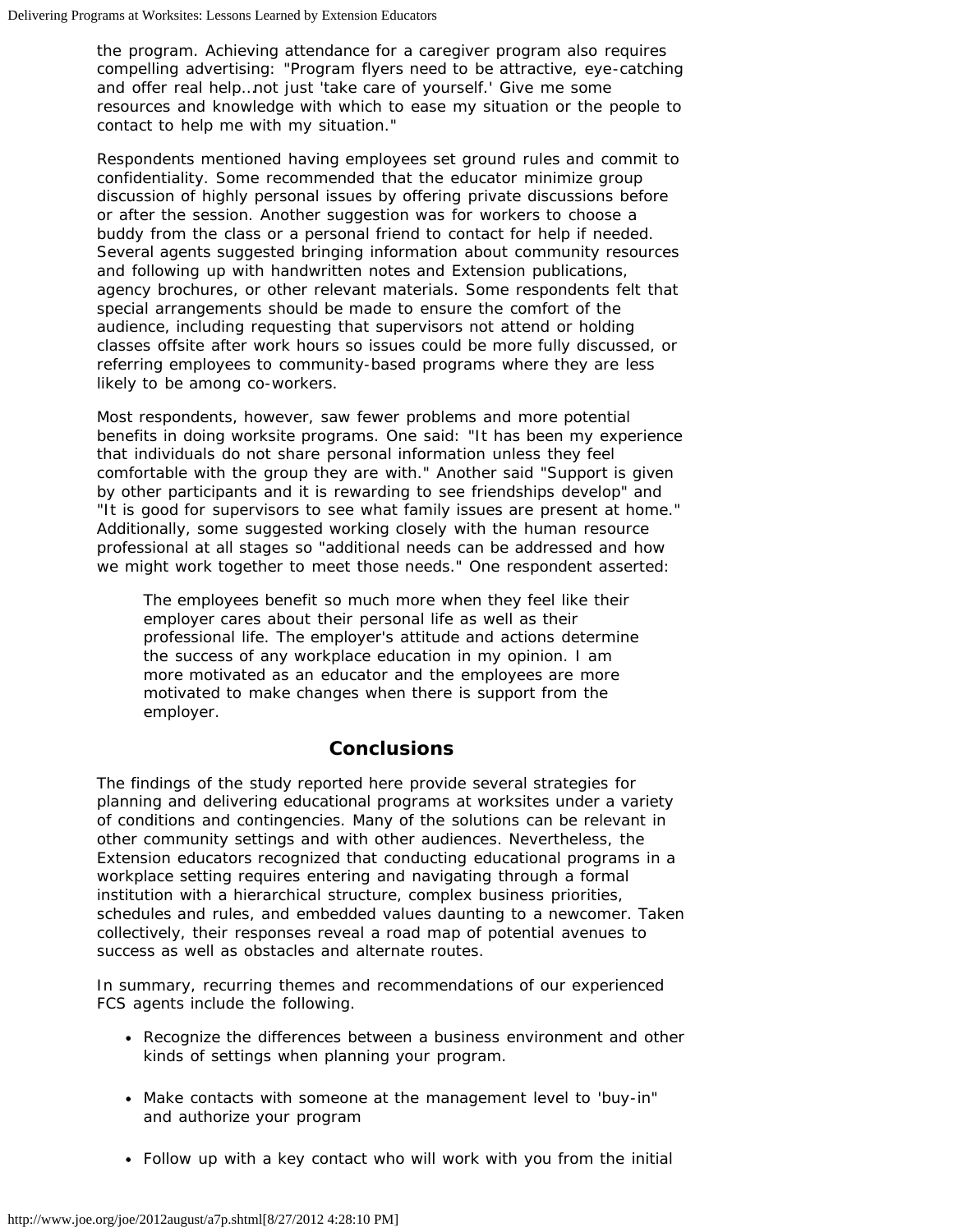planning through implementation and follow-up. Maintaining regular communication is critical for success.

- Develop and maintain good relationships with management and your key contact. This relationship building will not only increase the chances of having a successful program, but will also position you for being invited back for other programs.
- Share detailed information about your program so that your contact can help you find your audience, market your program, select proper facilities, and provide appropriate scheduling and amenities as available. Fully discuss the scheduling and accommodations of the company so that you can plan for contingencies.
- Understand the work of the organization and the staff who may constitute your audience so that you can tailor the curriculum and delivery methods to make the program practical, relevant, engaging, and fun.
- Carefully consider how to market a program with sensitive content and present the research and the business case for such a program. Discuss in advance the best ways to structure, staff, and locate the sessions to yield positive results for both the employees and the employer.
- Make plans for follow-up contacts with the audience and the organization.

Extension educators can meet educational needs of people who might not be able to get this information at other times or through other means. Organizing these programs requires: communicating the value of Extension programs to employers, becoming adept at identifying internal resources within the business, designing and executing detailed plans, following through at each turn, and being flexible to respond to multiple contingencies. Further research with a larger sample of Extension educators conducting worksite education is needed in order to determine how representative the experiences and insights of this group of educators are and which of the various strategies have broad applicability.

Some of the recommendations echo points made in recent studies about the need to find onsite "champions" to promote programs internally (Case, 2010) and the need to share leadership, including providing tools for worksite leaders (Maley, 2010). More information could be captured on the demographics of who attends particular kinds of workshops, as suggested in Case (2010), and more systematic evaluation research is needed to document best practices for diverse worksites.

#### **Acknowledgments**

The research study reported here was conceived of by the authors while we were working on a project of the CSREES and the AARP Foundation to pilot test various approaches to launching an AARP educational initiative for caregivers in the workplace. Our instrument development, agent participation, data analysis, and scholarly writing were done as a concurrent project supported by NC Cooperative Extension in-kind resources. Thanks to Jane Armstrong, ACSW and six FCS agents who contributed to the content of the survey and to the 54 FCS agents who provided such generous and helpful responses.